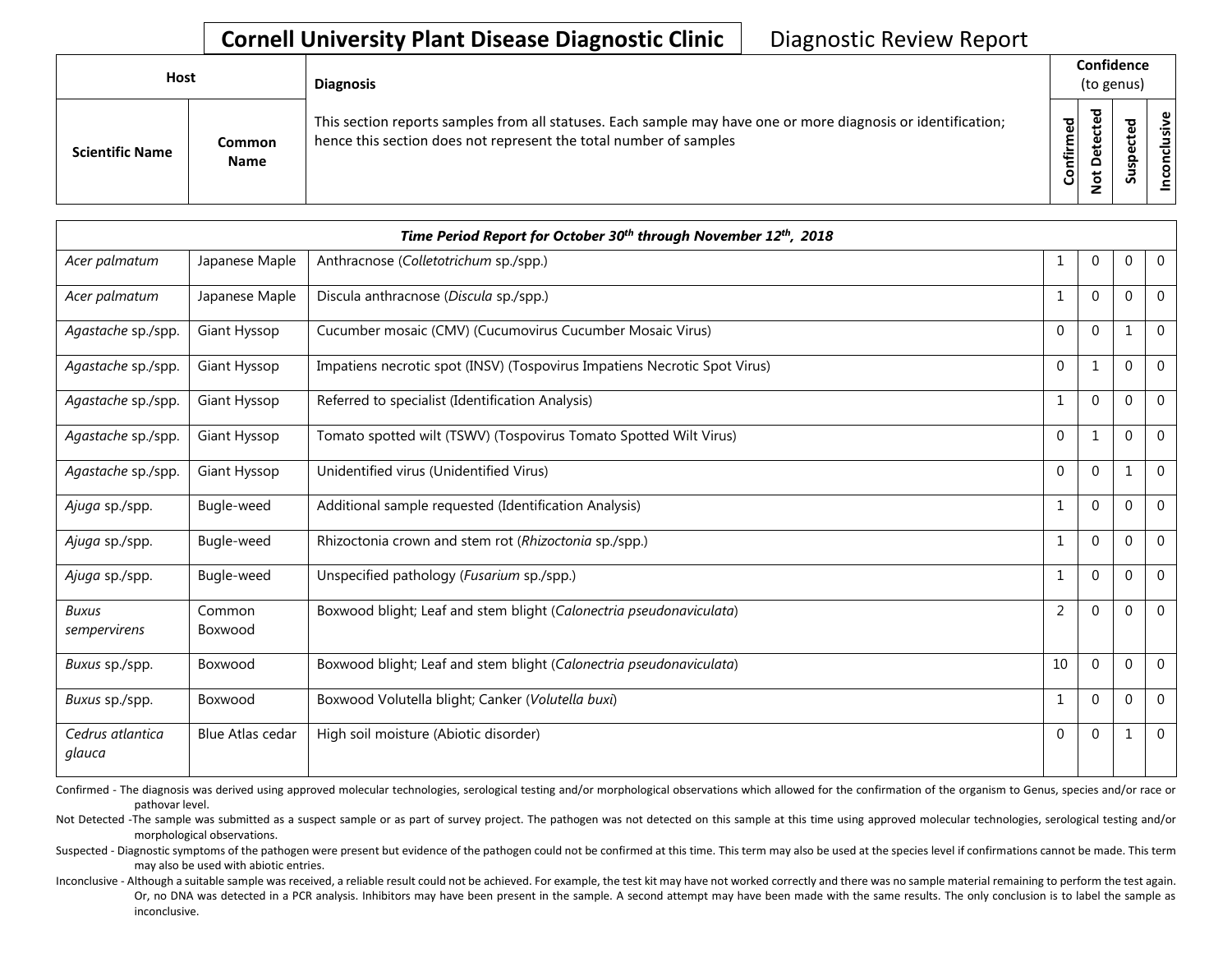| Host                   |                       | <b>Diagnosis</b>                                                                                                                                                                   | Confidence<br>(to genus) |        |                                           |
|------------------------|-----------------------|------------------------------------------------------------------------------------------------------------------------------------------------------------------------------------|--------------------------|--------|-------------------------------------------|
| <b>Scientific Name</b> | Common<br><b>Name</b> | This section reports samples from all statuses. Each sample may have one or more diagnosis or identification;<br>hence this section does not represent the total number of samples | Confirmed                | ᅲ<br>≏ | $\tilde{\mathbf{z}}$<br>š<br>᠊ᠣ<br>c<br>g |

| Cedrus atlantica<br>glauca | <b>Blue Atlas cedar</b>                           | Unspecified pathology (Rhizosphaera sp./spp.)   |              | $\Omega$ | 0           | $\overline{0}$ |
|----------------------------|---------------------------------------------------|-------------------------------------------------|--------------|----------|-------------|----------------|
| Diospyros sp./spp.         | Persimmon<br>(ornamental)                         | Anthracnose (Colletotrichum sp./spp.)           | $\mathbf{1}$ | $\Omega$ | $\Omega$    | $\overline{0}$ |
| Diospyros sp./spp.         | Persimmon<br>(ornamental)                         | High soil moisture (Abiotic disorder)           | $\Omega$     | $\Omega$ | 1           | $\mathbf 0$    |
| Diospyros sp./spp.         | Persimmon<br>(ornamental)                         | Unspecified pathology (Pestalotiopsis sp./spp.) | $\mathbf{1}$ | $\Omega$ | $\Omega$    | $\Omega$       |
| Fragaria x<br>ananassa     | Commercial<br>Strawberry;<br>garden<br>strawberry | Herbicide injury; Exposure (Abiotic disorder)   | $\mathbf{0}$ | $\Omega$ | $\mathbf 1$ | $\mathbf 0$    |
| Fragaria x<br>ananassa     | Commercial<br>Strawberry;<br>garden<br>strawberry | No pathogen found (Identification Analysis)     | $\mathbf{1}$ | $\Omega$ | $\Omega$    | $\overline{0}$ |
| Fragaria x<br>ananassa     | Commercial<br>Strawberry;<br>garden<br>strawberry | Nutrient imbalance (Abiotic disorder)           | $\Omega$     | $\Omega$ | 1           | $\mathbf 0$    |
| Lycopersicon<br>esculentum | Tomato                                            | Oedema; Edema (Abiotic disorder)                | 1            | $\Omega$ | $\Omega$    | $\mathbf 0$    |

Confirmed - The diagnosis was derived using approved molecular technologies, serological testing and/or morphological observations which allowed for the confirmation of the organism to Genus, species and/or race or pathovar level.

Not Detected -The sample was submitted as a suspect sample or as part of survey project. The pathogen was not detected on this sample at this time using approved molecular technologies, serological testing and/or morphological observations.

Suspected - Diagnostic symptoms of the pathogen were present but evidence of the pathogen could not be confirmed at this time. This term may also be used at the species level if confirmations cannot be made. This term may also be used with abiotic entries.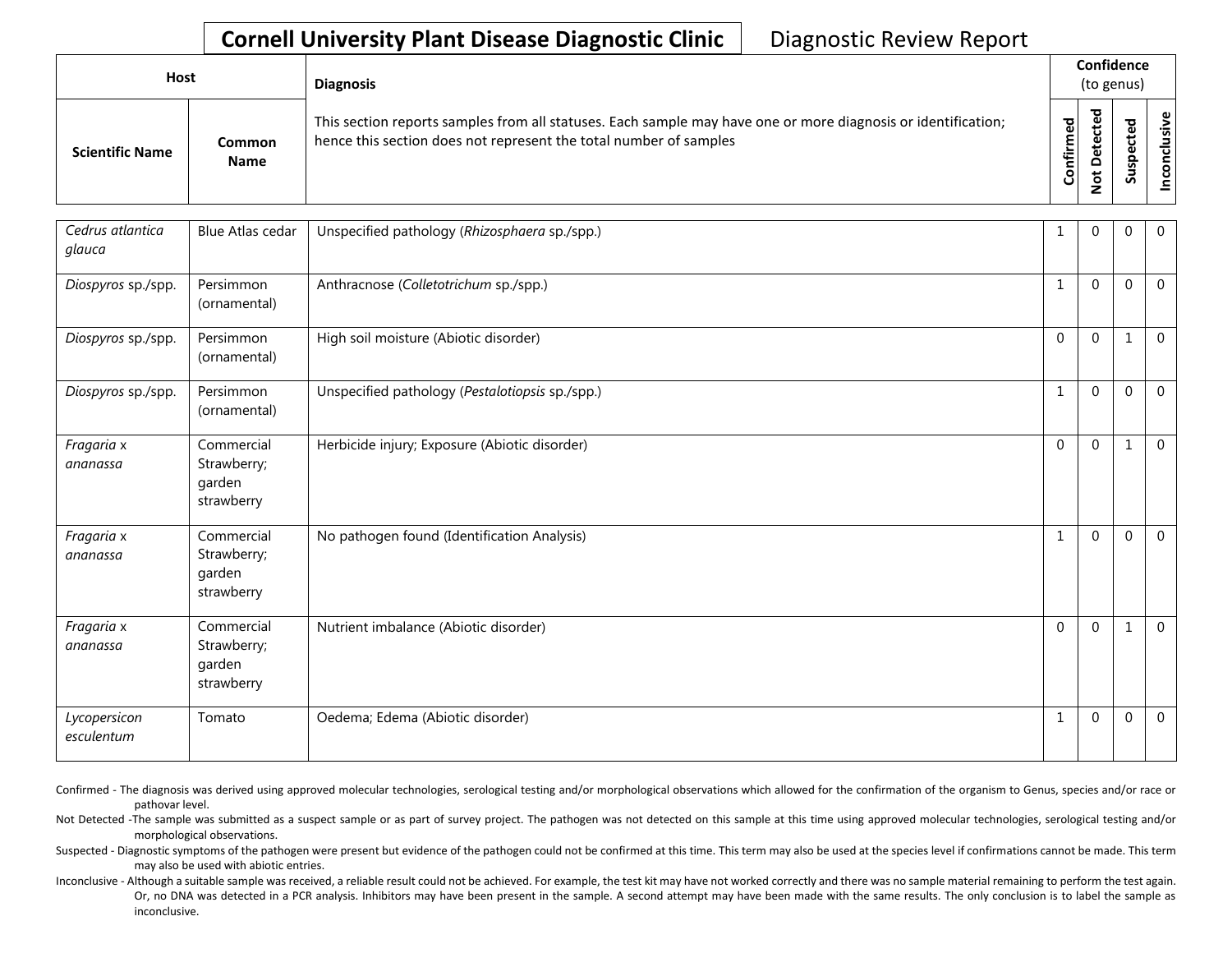| <b>Host</b>            |                                                                                                                                                                                                                                                                                           | <b>Diagnosis</b> |  |  |  |  |  |  |
|------------------------|-------------------------------------------------------------------------------------------------------------------------------------------------------------------------------------------------------------------------------------------------------------------------------------------|------------------|--|--|--|--|--|--|
| <b>Scientific Name</b> | Confidence<br>(to genus)<br>ᇃ<br>This section reports samples from all statuses. Each sample may have one or more diagnosis or identification;<br>Confirmed<br>hence this section does not represent the total number of samples<br>Φ<br>Common<br>سد<br><b>Name</b><br>≏<br>سه<br>ທ<br>- | Φ<br>usiv<br>᠊ᠣ  |  |  |  |  |  |  |

| Lycopersicon<br>esculentum           | Tomato               | Unidentified bacteria (Unidentified Bacteria)   |                | $\Omega$     | 0            | $\mathbf 0$    |
|--------------------------------------|----------------------|-------------------------------------------------|----------------|--------------|--------------|----------------|
| Magnolia<br>grandiflora              | Southern<br>Magnolia | Algal leaf spot (Cephaleuros sp./spp.)          | 1              | $\Omega$     | 0            | $\overline{0}$ |
| Magnolia<br>grandiflora              | Southern<br>Magnolia | Root damage (Abiotic disorder)                  | $\Omega$       | $\Omega$     | 1            | $\overline{0}$ |
| Magnolia<br>grandiflora              | Southern<br>Magnolia | Scale insects (Order Homoptera)                 | 1              | $\Omega$     | $\mathbf{0}$ | $\mathbf{0}$   |
| Magnolia<br>grandiflora              | Southern<br>Magnolia | Sooty mold (Unidentified Fungus)                | $\mathbf{1}$   | $\Omega$     | $\mathbf 0$  | $\overline{0}$ |
| Magnolia<br>grandiflora              | Southern<br>Magnolia | Spider mites (Family Tetranychidae)             |                | $\Omega$     | $\Omega$     | $\Omega$       |
| Magnolia liliiflora<br>(quinquepeta) | Lily Magnolia        | High soil moisture (Abiotic disorder)           | $\Omega$       | $\Omega$     | $\mathbf{1}$ | $\overline{0}$ |
| Magnolia liliiflora<br>(quinquepeta) | Lily Magnolia        | Scale insects (Order Homoptera)                 | $\mathbf{1}$   | $\Omega$     | $\Omega$     | $\mathbf{0}$   |
| Magnolia liliiflora<br>(quinquepeta) | Lily Magnolia        | Sooty mold (Unidentified Fungus)                | 1              | $\mathbf{0}$ | 0            | $\overline{0}$ |
| Magnolia liliiflora<br>(quinquepeta) | Lily Magnolia        | Unspecified pathology (Colletotrichum sp./spp.) | $\overline{2}$ | $\mathbf 0$  | $\mathbf 0$  | $\mathbf 0$    |

Confirmed - The diagnosis was derived using approved molecular technologies, serological testing and/or morphological observations which allowed for the confirmation of the organism to Genus, species and/or race or pathovar level.

Not Detected -The sample was submitted as a suspect sample or as part of survey project. The pathogen was not detected on this sample at this time using approved molecular technologies, serological testing and/or morphological observations.

Suspected - Diagnostic symptoms of the pathogen were present but evidence of the pathogen could not be confirmed at this time. This term may also be used at the species level if confirmations cannot be made. This term may also be used with abiotic entries.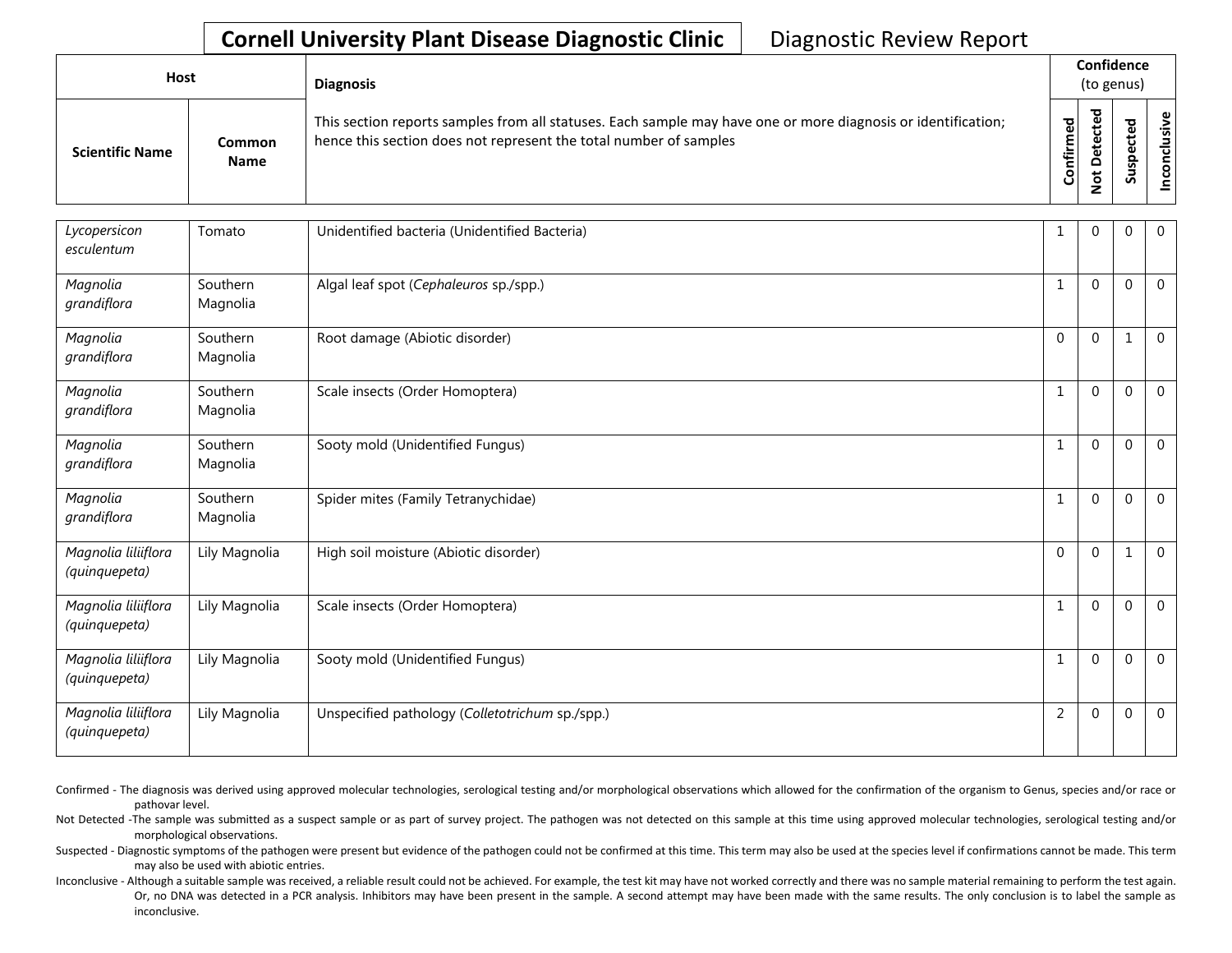| Host                   |                       | <b>Diagnosis</b>                                                                                                                                                                   |           |        | Confidence<br>(to genus) |                                      |
|------------------------|-----------------------|------------------------------------------------------------------------------------------------------------------------------------------------------------------------------------|-----------|--------|--------------------------|--------------------------------------|
| <b>Scientific Name</b> | Common<br><b>Name</b> | This section reports samples from all statuses. Each sample may have one or more diagnosis or identification;<br>hence this section does not represent the total number of samples | Confirmed | ᇃ<br>≏ |                          | $\tilde{\mathbf{z}}$<br>š<br>᠊ᠣ<br>g |

| Malus domestica         | Domestic Apple                 | Dieback; Canker; Twig blight (Botryosphaeria sp./spp.)          | 0            | 0            | 1            | $\mathbf 0$    |
|-------------------------|--------------------------------|-----------------------------------------------------------------|--------------|--------------|--------------|----------------|
| Malus domestica         | Domestic Apple                 | Sooty mold (Unidentified Fungus)                                |              | $\Omega$     | $\Omega$     | $\mathbf{0}$   |
| Malus domestica         | Domestic Apple                 | Wound canker (Abiotic disorder)                                 | $\Omega$     | $\Omega$     | $\mathbf 1$  | $\Omega$       |
| Ophiopogon<br>japonicus | Mondograss;<br>Dwarf lily turf | Anthracnose; Colletotrichum leaf spot (Colletotrichum sp./spp.) | 1            | $\Omega$     | $\Omega$     | $\mathbf 0$    |
| Ophiopogon<br>japonicus | Mondograss;<br>Dwarf lily turf | High soil moisture (Abiotic disorder)                           | $\mathbf{0}$ | $\Omega$     | 1            | $\overline{0}$ |
| Ophiopogon<br>japonicus | Mondograss;<br>Dwarf lily turf | Pythium stem rot (Pythium splendens)                            | 1            | $\Omega$     | $\mathbf{0}$ | $\overline{0}$ |
| Ophiopogon<br>japonicus | Mondograss;<br>Dwarf lily turf | Root-knot nematodes (Meloidogyne sp./spp.)                      |              | $\Omega$     | $\Omega$     | $\mathbf{0}$   |
| Ophiopogon<br>japonicus | Mondograss;<br>Dwarf lily turf | Unspecified pathology (Fusarium sp./spp.)                       |              | $\Omega$     | $\Omega$     | $\mathbf{0}$   |
| Ophiopogon<br>japonicus | Mondograss;<br>Dwarf lily turf | Unspecified pathology (Rhizoctonia sp./spp.)                    | 1            | $\Omega$     | $\mathbf 0$  | $\overline{0}$ |
| Osmanthus<br>fragrans   | Sweet Olive; tea<br>olive      | High soil moisture (Abiotic disorder)                           | $\mathbf{0}$ | $\mathbf{0}$ | $\mathbf{1}$ | $\mathbf{0}$   |
| Osmanthus<br>fragrans   | Sweet Olive; tea<br>olive      | Unspecified pathology (Colletotrichum sp./spp.)                 | 1            | $\Omega$     | 0            | $\Omega$       |

Confirmed - The diagnosis was derived using approved molecular technologies, serological testing and/or morphological observations which allowed for the confirmation of the organism to Genus, species and/or race or pathovar level.

Not Detected -The sample was submitted as a suspect sample or as part of survey project. The pathogen was not detected on this sample at this time using approved molecular technologies, serological testing and/or morphological observations.

Suspected - Diagnostic symptoms of the pathogen were present but evidence of the pathogen could not be confirmed at this time. This term may also be used at the species level if confirmations cannot be made. This term may also be used with abiotic entries.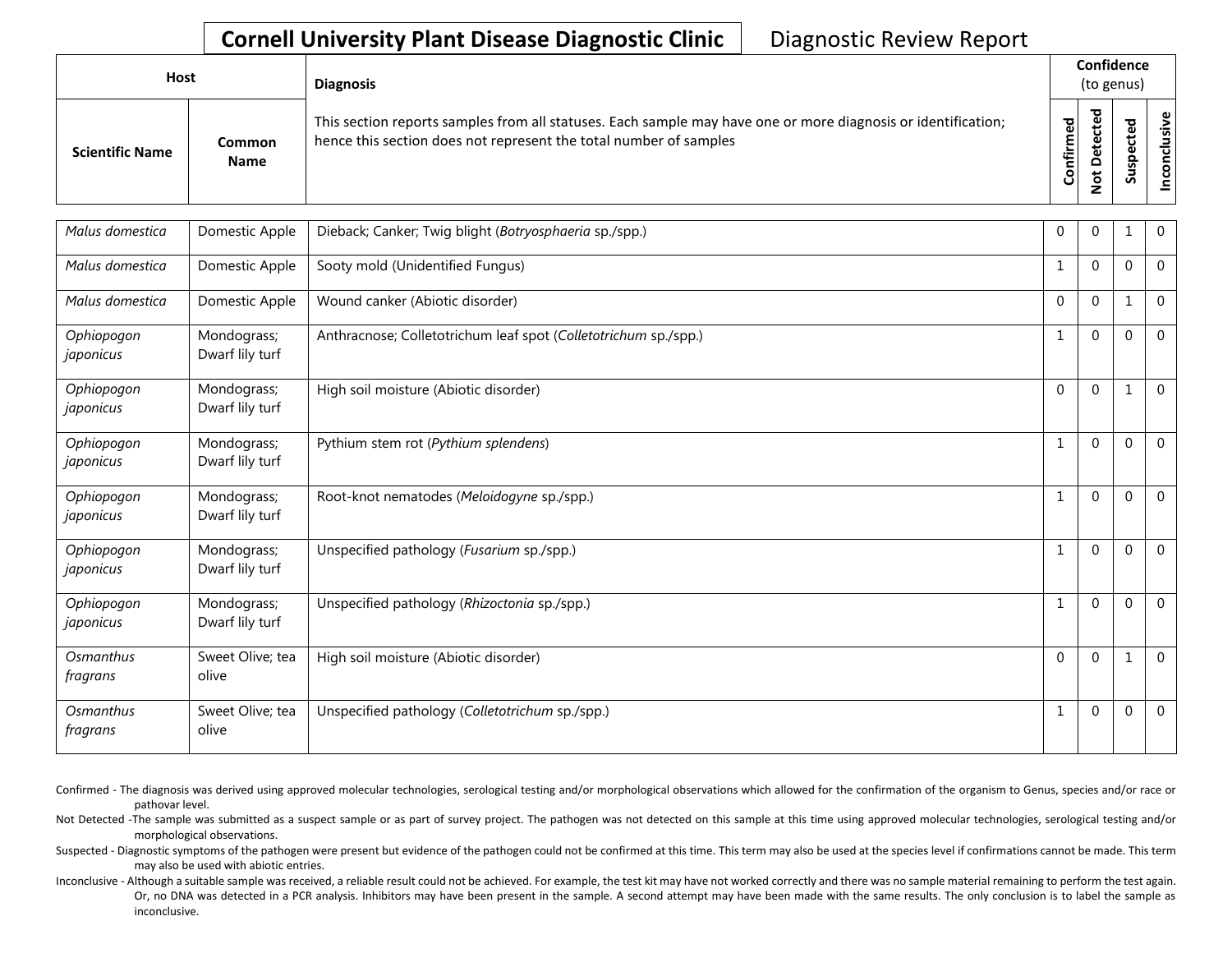| Host                   |                       | <b>Diagnosis</b>                                                                                                                                                                   |                    | Confidence<br>(to genus) |                                  |  |  |  |
|------------------------|-----------------------|------------------------------------------------------------------------------------------------------------------------------------------------------------------------------------|--------------------|--------------------------|----------------------------------|--|--|--|
| <b>Scientific Name</b> | Common<br><b>Name</b> | This section reports samples from all statuses. Each sample may have one or more diagnosis or identification;<br>hence this section does not represent the total number of samples | ිත<br>ම<br>Confirm | ᇃ<br>$\Omega$            | υ١<br>ω<br>⊻<br>௨<br>S<br>۰<br>n |  |  |  |

| Pachysandra<br>procumbens | Allegheny<br>Spurge | Additional sample requested (Identification Analysis)                 |              | $\Omega$       | $\mathbf 0$ | $\mathbf{0}$   |
|---------------------------|---------------------|-----------------------------------------------------------------------|--------------|----------------|-------------|----------------|
| Pachysandra<br>procumbens | Allegheny<br>Spurge | Cucumber mosaic (CMV) (Cucumovirus Cucumber Mosaic Virus)             | $\Omega$     | $\Omega$       | 1           | $\mathbf 0$    |
| Pachysandra<br>procumbens | Allegheny<br>Spurge | Referred to specialist (Identification Analysis)                      |              | $\Omega$       | $\Omega$    | $\Omega$       |
| Pachysandra<br>procumbens | Allegheny<br>Spurge | Unidentified virus (Unidentified Virus)                               | $\mathbf{0}$ | $\mathbf{0}$   |             | $\mathbf 0$    |
| Picea pungens             | <b>Blue Spruce</b>  | High soil moisture (Abiotic disorder)                                 | $\Omega$     | $\mathbf{0}$   | 1           | $\Omega$       |
| Picea pungens             | <b>Blue Spruce</b>  | Non-pathogenic; Saprophyte (Secondary Agents; Saprophytes; Unspecif.) | $\mathbf{1}$ | $\mathbf{0}$   | $\Omega$    | $\Omega$       |
| Picea pungens             | <b>Blue Spruce</b>  | Planting too deep (Abiotic disorder)                                  | $\Omega$     | $\overline{0}$ | 1           | $\Omega$       |
| Pinus taeda               | Loblolly Pine       | No pathogen found (Identification Analysis)                           | 1            | $\Omega$       | $\Omega$    | $\Omega$       |
| Pinus taeda               | Loblolly Pine       | Root damage (Abiotic disorder)                                        | $\Omega$     | $\overline{0}$ | -1          | $\Omega$       |
| Pinus taeda               | Loblolly Pine       | Scale insects (Order Homoptera)                                       | $\mathbf{1}$ | $\Omega$       | $\Omega$    | $\Omega$       |
| Pyracantha<br>sp./spp.    | Firethorn           | Anthracnose fruit rot (Colletotrichum sp./spp.)                       | 1            | $\mathbf 0$    | $\Omega$    | $\Omega$       |
| Pyracantha<br>sp./spp.    | Firethorn           | Twig blight (Fusicoccum sp./spp.)                                     | 1            | $\mathbf{0}$   | $\mathbf 0$ | $\overline{0}$ |

Confirmed - The diagnosis was derived using approved molecular technologies, serological testing and/or morphological observations which allowed for the confirmation of the organism to Genus, species and/or race or pathovar level.

Not Detected -The sample was submitted as a suspect sample or as part of survey project. The pathogen was not detected on this sample at this time using approved molecular technologies, serological testing and/or morphological observations.

Suspected - Diagnostic symptoms of the pathogen were present but evidence of the pathogen could not be confirmed at this time. This term may also be used at the species level if confirmations cannot be made. This term may also be used with abiotic entries.